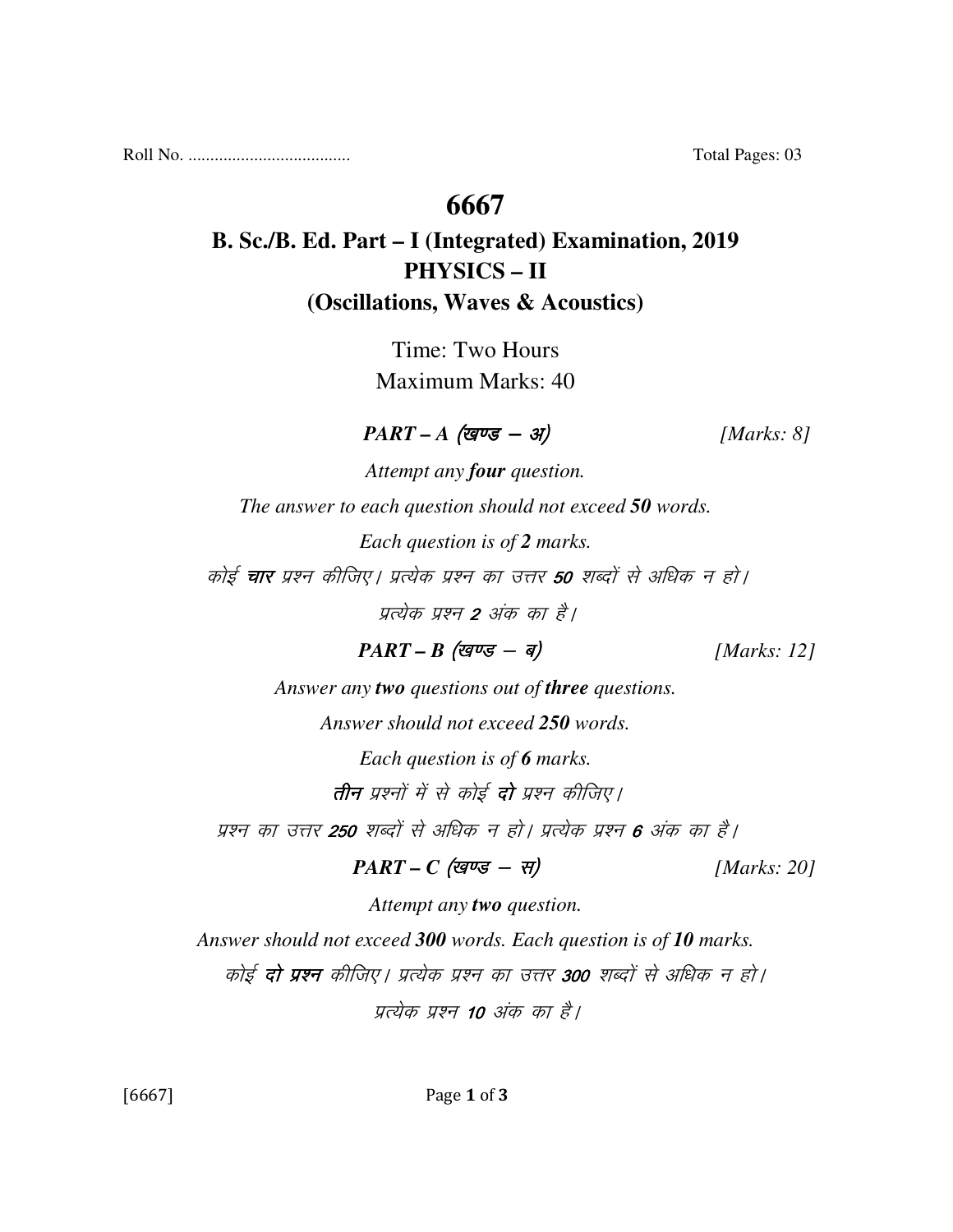### PART – A / खण्ड – अ

Q.1 Attempt any four questions-

कोई चार प्रश्न कीजिए–

- (i) Explain coupled oscillators with examples. संयुग्मी दोलक को उदाहरण के साथ स्पष्ट कीजिये।
- (ii) What are the nodes and antinodes in stationary waves? अप्रगामी तरंगों में निस्पंद तथा प्रस्पंद क्या है?
- (iii) Calculate degrees of freedom of a one-dimensional simple harmonic oscillator. एक विमीय सरल आवृत दोलक की स्वतंत्रता की कोटियों की गणना कीजिये।
- (iv) Define decibel. डेसीबल की परिभाषा बताइये।

(v) Let 
$$
\omega = A \sin(\frac{ka}{2})
$$
, then find the group velocity.

यदि  $\omega = A \, \sin \left( \frac{ka}{2} \right)$  $\binom{a}{2}$ , तो समूह वेग ज्ञात कीजिये।

- (vi) The lighter used in kitchen is a transducer, explain. रसोई में काम आने वाला प्रज्वलक (लाईटर) एक ट्रांसड्यूसर है, समझाइये।
- (vii) Write Fourier expression of current in a full wave rectifier. पूर्ण तरंग दिष्टकारी में धारा का फूर्य व्यंजक लिखिये।
- (viii) Explain the principle of superposition of waves. तरंगों के अध्यारोपण के सिद्धांत को समझाइये।